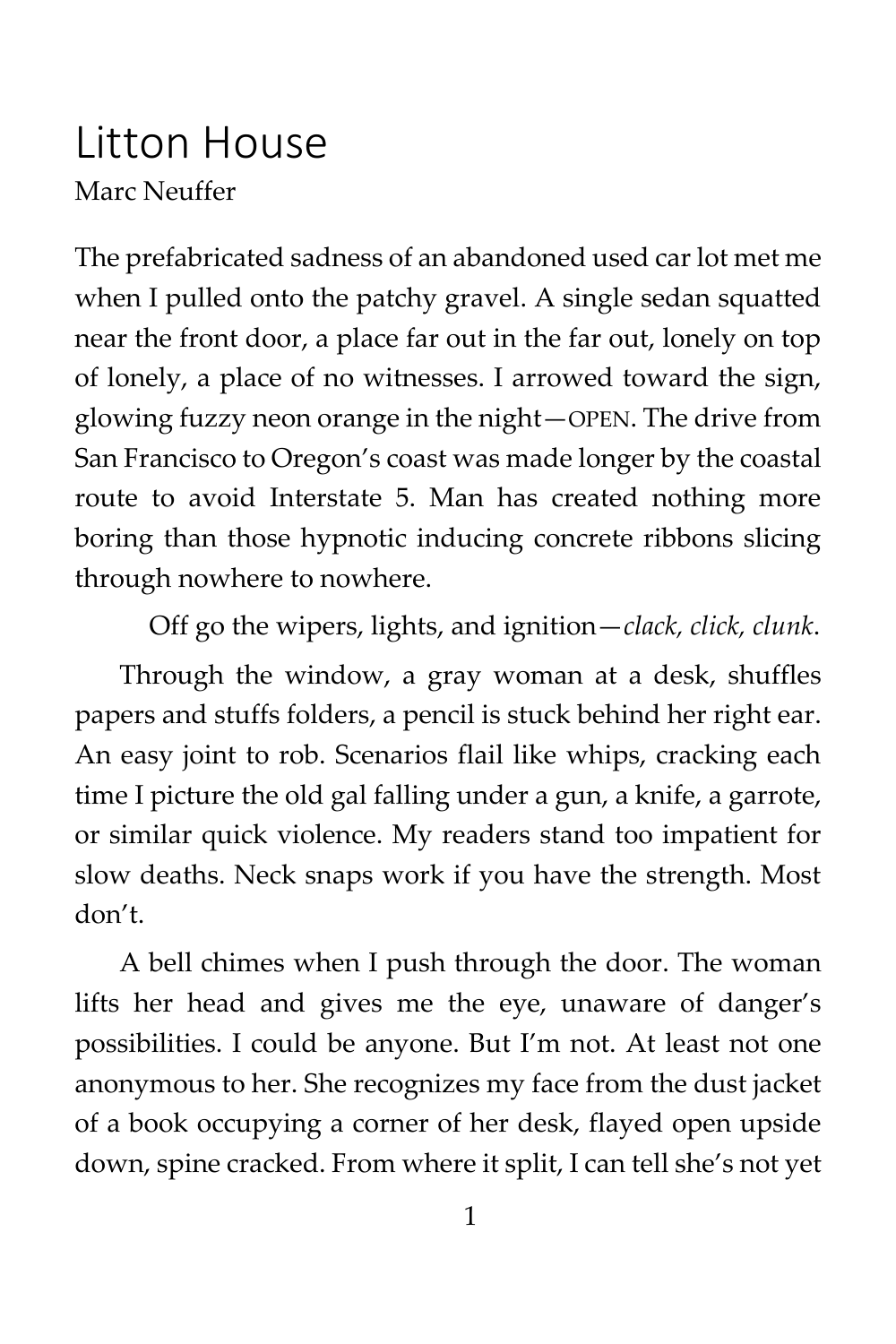to gangster demons leaping out at Abigail and her younger sisters. The point of no return. Though still recognizable as me, that back cover photo reflects ten years past of semi-innocence. My agent insists on not changing it. Fans want cozy consistency.

"Mister Becket, I thought about giving up on you. Almost closing time." I knew her voice from the phone.

"But it's not."

"No. Almost."

I hate almosts, might haves, and other phrases that swallow readers in vague prose quicksand.

"Keys." I meant it as a command. She took it as a question.

"Right here," she said, handing over a manila envelope, my last name, block letters carved with a red felt marker. "I put directions to the cottage inside. The owners were happy to get the booking, it being past tourist season and all."

She smiled again. Teeth too even. False choppers can identify a victim. Best to remove them before burning the body. I checked the envelope's contents. Two keys, rental paperwork, a Google map stamped with the Donaldson Rental Agency logo, and phone number. No area code. I mumbled a soft noise. Didn't ask her name but noticed she had a lazy eye, a small mole on her left temple, and a coffee stain on the cuff of her gray sweatshirt.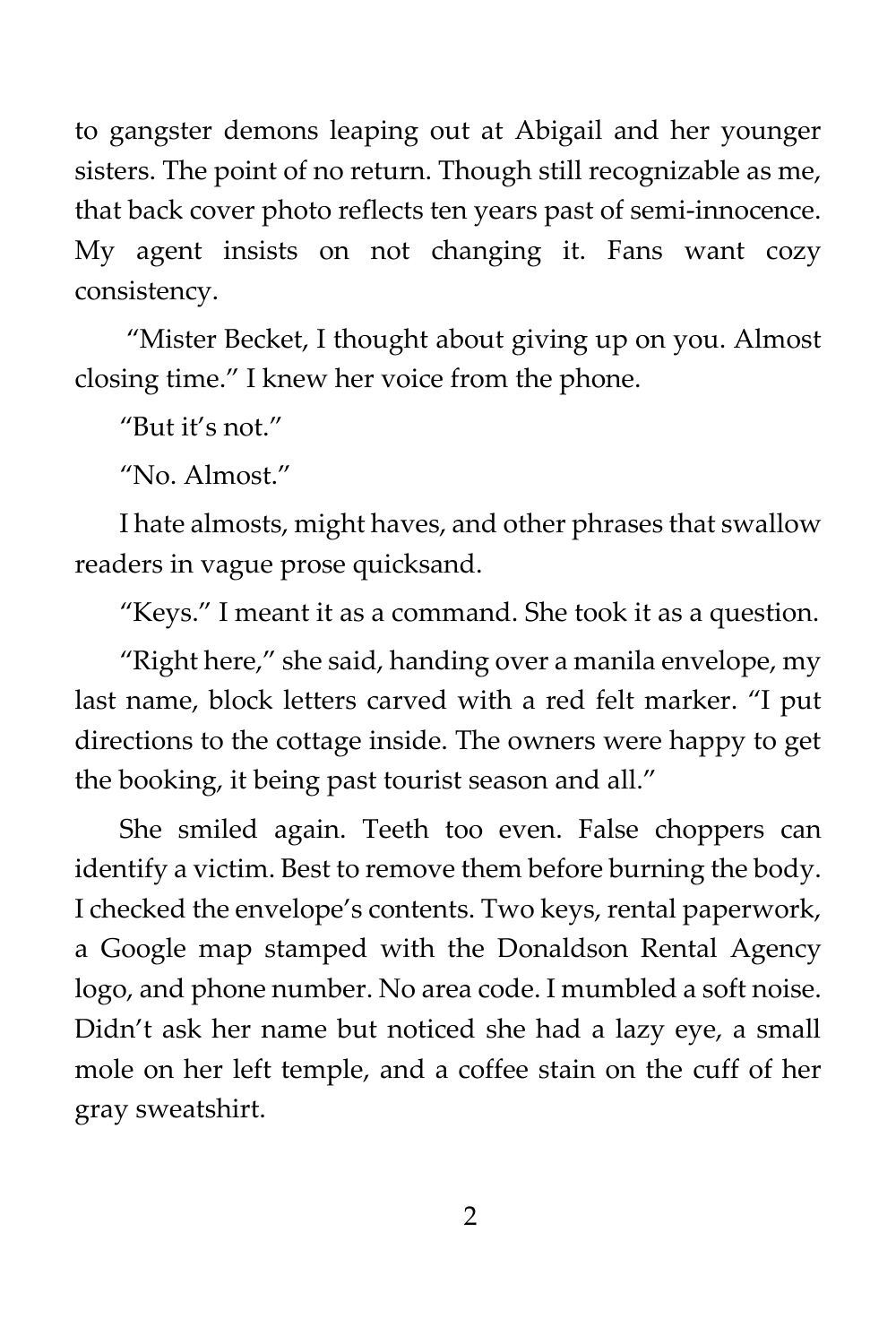"If anything breaks or needs repair, don't fix it yourself. Call us, and Randy will be right over."

Never fear. I reference screwdrivers, wrenches, and hammers for less mechanical things. I fled, sliding out the door into the wet womb of misty Pacific Northwest night.

My car lights swept the front of the cottage, catching the windows, refracting rivulets of water, tears streaming down their faces. I turned off the headlights. Let them cry in the dark. Shallow puddles packed the ground. Liquid jumped up as raindrops fell, joining the many losing their freedom. The valise in the passenger seat will do for the night. The rest can wait until morning for less rain and less darkness.

I scissor-fingered a key from the envelope and tapped it on the doorknob three times to warn whatever made the glass panes weep that I was taking possession. A knife shove and twist into the lock completes my claiming of this nest.

The light switch clicked. My eyes fixed on the kitchen I knew to be on the left from the photos. Bottles clanked as I landed my case on the counter. At my command, obedient soldiers took ranks—a cocktail shaker, lemon bitters, vodka bottle, and a jar of olives. Only cretins use gin, that perversion. Anxiety found relief from a full ice tray in the freezer, the old aluminum sort with a lift lever to crack the cubes.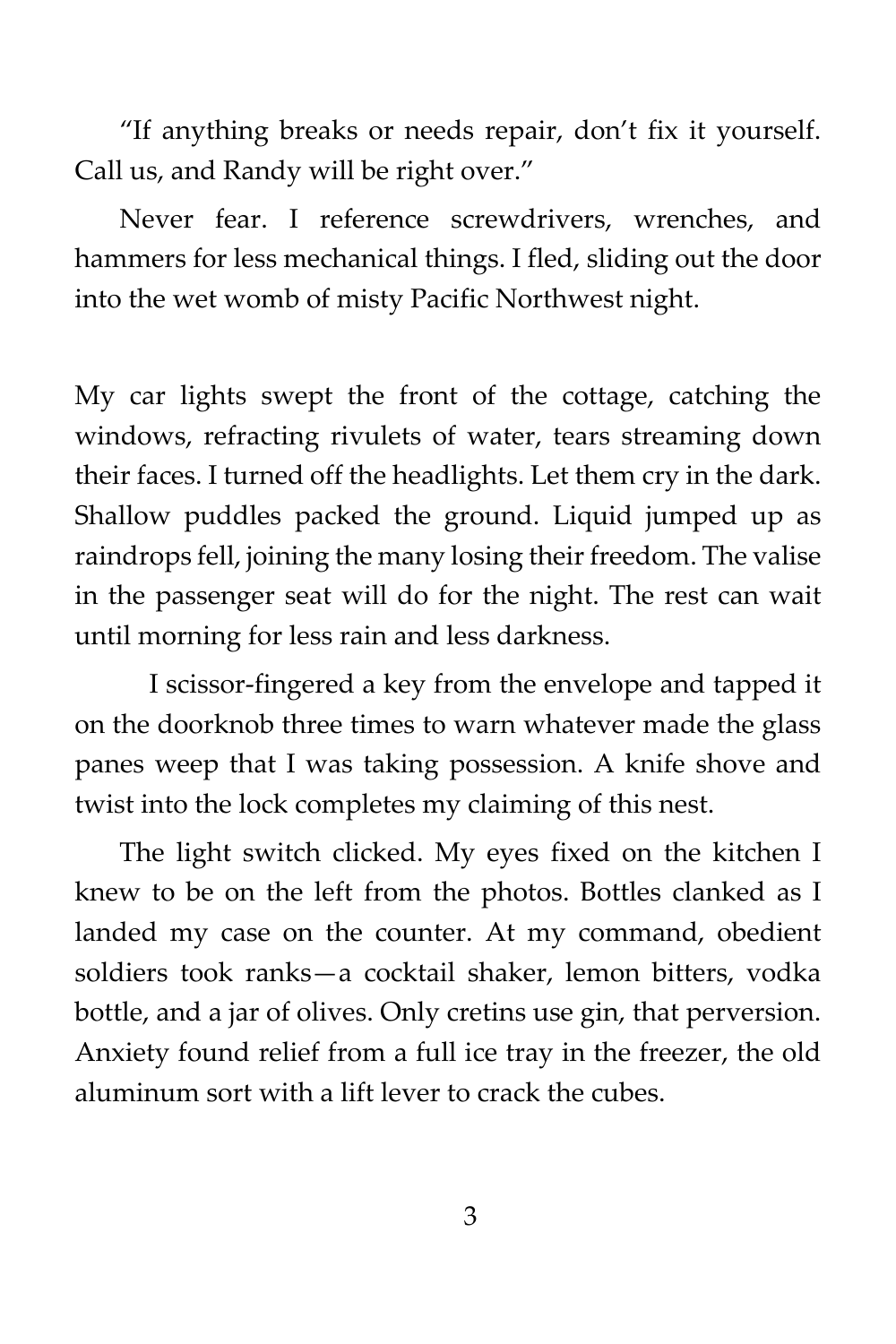Three shakes, no more, no less, of the slushy nectar, rest for fifteen seconds, then a continuous pour through the strainer. Once begun, never stop mid-stroke. Hesitation is a killer in my books. The first, no olives, went down like fast fire. One blaze to put out another.

Moving through the cottage, I sipped a second, opening drawers, checking the water pressure and the linens. The rear door was bolted against whatever might climb onto the back porch. *Lions, tigers, and bears*. The last hallway door led to a cellar. Time enough tomorrow to find bodies stacked in dark corners. The bedroom desk is too confined, and the sitting room just large enough for feet on the floor visiting. I adopted the kitchen as my workspace.

I concocted a third libation, one more than I usually take unless I lost count, but tonight I'll toast my absent muse, who left San Francisco two weeks before I did. The bastard. Missing. Just like Evelyn six months earlier. I want to call her the bitch, but not enough water has passed beneath that bridge.

\*\*\*

Morning plucked at my eyelids. Loud knocking launched from the front door. An unkempt man waited on the other side of the window, dressed for success in a plaid shirt, tan bib overalls, one strap undone, and a dirty ball cap. I cracked open the door, gripping a baseball bat I found in the pantry last night.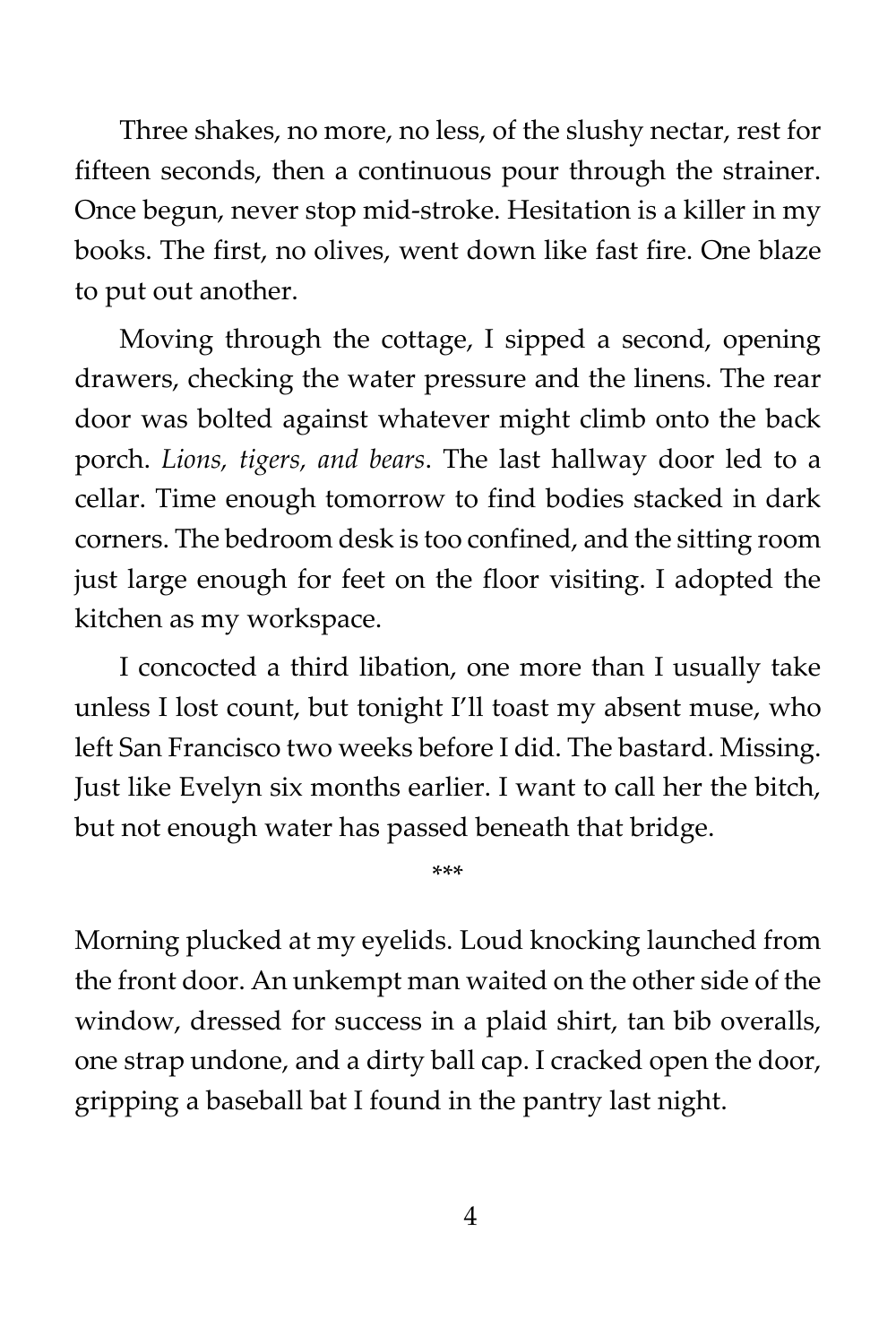"Morning, sir. I'm Randy. Come to fix the downspout." His thumb hooked to the right while his eyes flogged me, judging my rumpled clothes. I stood waiting, mouth dry as bay leaf potpourri. Yes, it was beyond dawn, and yes, he was stating his business. Two unacknowledged facts don't make a conversation. I nodded. "Louise said you're some sort of writer." He won't let me off the hook.

So, the old lady has a name. I gave him my standard patter. "I write for the regimental disillusioned. Hit below the belt, churn their guts to lay open their nasty inner swamps from the comfort of an easy chair after pretending to be someone else all day." Let him digest that.

His eyes darted left, then right, seeking an exit. "Well, yeah," he said, scratching the underside of his rough beard. "Mostly, I like to read westerns. Louis L'Amour."

"I'm sure you do. Downspout," I reminded Randy, wanting to end this droll waste of an opening scene. He shuffled off. I shut the door and sock footed into the kitchen for a jigger of antiseptic vodka before taking a morning piss.

Thoughts of greasy bacon and eggs punched through, punishing me. I studied the crumpled Google map printout. Seabridge Diner, Murdock's general store, and Sandy's Ocean Liquor laid out my path on this ditchwater dreary day.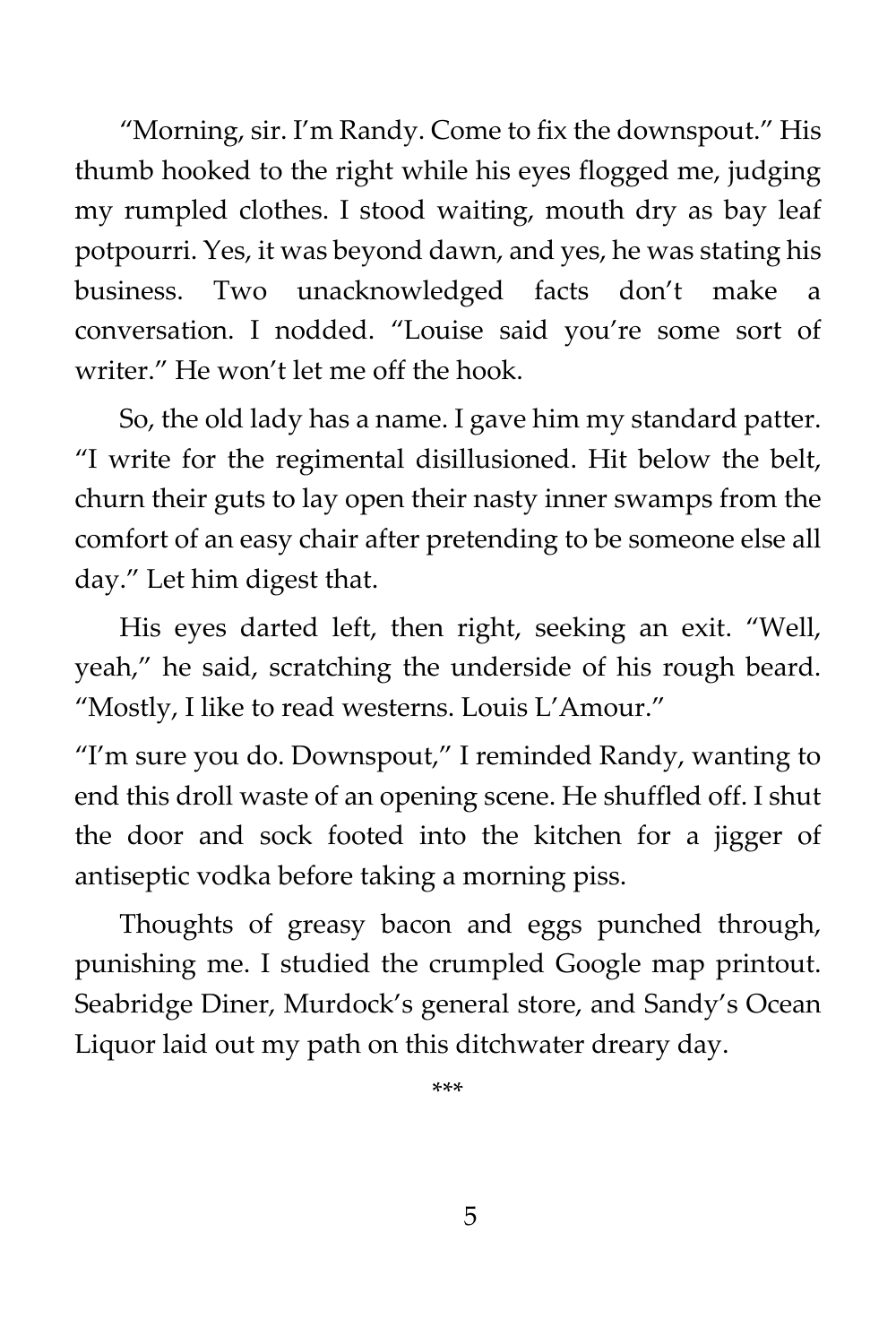A week into my cloister, I pushed away from writing to explore the property, leaving behind an angrily pecked page on my laptop. Paths are inviting to those with curiosity and occasion for adventures. I discovered mine in a back corner of the cottage lot, its trailhead concealed by a woven thimbleberry hedge. Boots, I need boots and my walking stick.

The track led me to a bluff, wild surf below, aged driftwood, and water battered the rocks. The damp wind tore below. I could blame a slight misstep on the weather until I hit bottom. After that, who would care? Another day perhaps. I turned left, following a trodden trail.

A low wrought iron fence gate led to a tangle of what had once been a proud ornamental garden. I scuffled my way around a hedgerow, then through weeds that had overtaken a lawn before I saw it. Vegetation crawled up the pale gray sides and into the cracks of the three-story, layered monstrosity yielding to the onslaught of time. The building sprouted what suited its moody isolation, yet it begged for my intrusion, leaves wind curling like fingers lured me closer.

Granite steps led to a sheltered portico from the remnant of a stately drive. I imagined drivers dressed in black livery attending to their employer's long automobiles lining the edges during festivities. It would be a shame if there weren't those events. Without the exercise of purpose, material things are a sadness.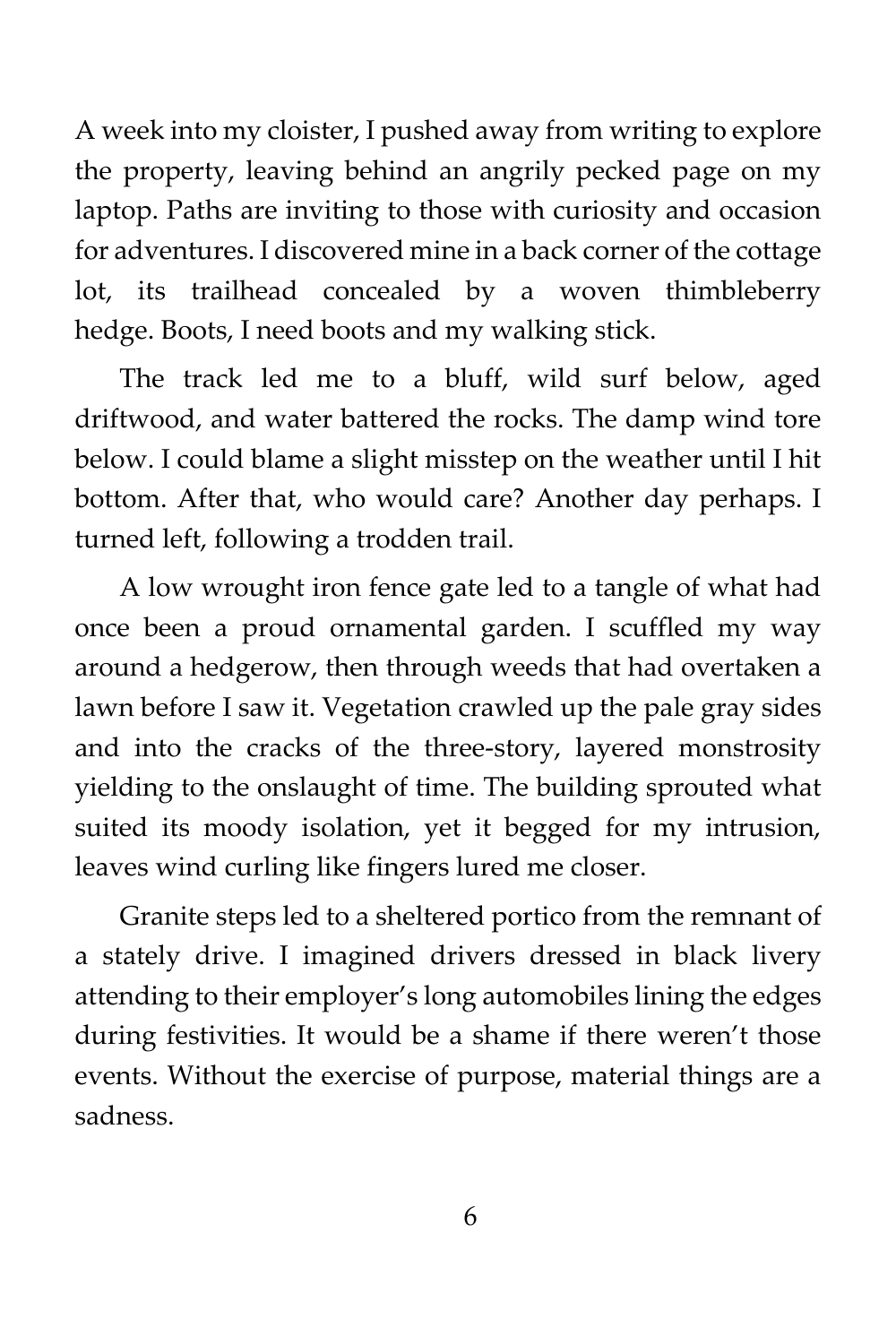Not a single leaf lay on the polished stone ledge, not one sprig pushed up from cracks between the slabs. It was as if the old house clung to this last, vain slice of dignity. A breeze gusted past me, pushing open the tall doors. Dead leaves rattled inside the empty foyer as they scuttled to dark corners. Greeting me, a great column of light spilled through a twostory window at the top of a curved staircase. The musty smell of rotted carpet lessened the longer I stood there, taking in the artistry of the columns, cornices, and corbels. A plaster ceiling medallion lay shattered on the floor, no sign of the chandelier that once hung from its center, once high above trivial activities.

Well into my exploration of this museum dedicated to rich exhibits of emptiness, I encountered the old man. His fish belly complexion pulled me up short, as did his deep brown, almost black irises. Reflected lamplight in his room spark-danced in his pupils.

"I'm sorry. I didn't think anyone lived here."

The gent stood, gestured toward a chair. "Welcome to Litton House, Samuel. Pleasant day for a walk." He held a leather-bound volume in his left hand, a pipe in his right. Introduced himself as Lewis Farnell.

What else to do but sit?

\*\*\*

Someone needs to know, share my experience, hold my belt as I peer over the edge. I called John.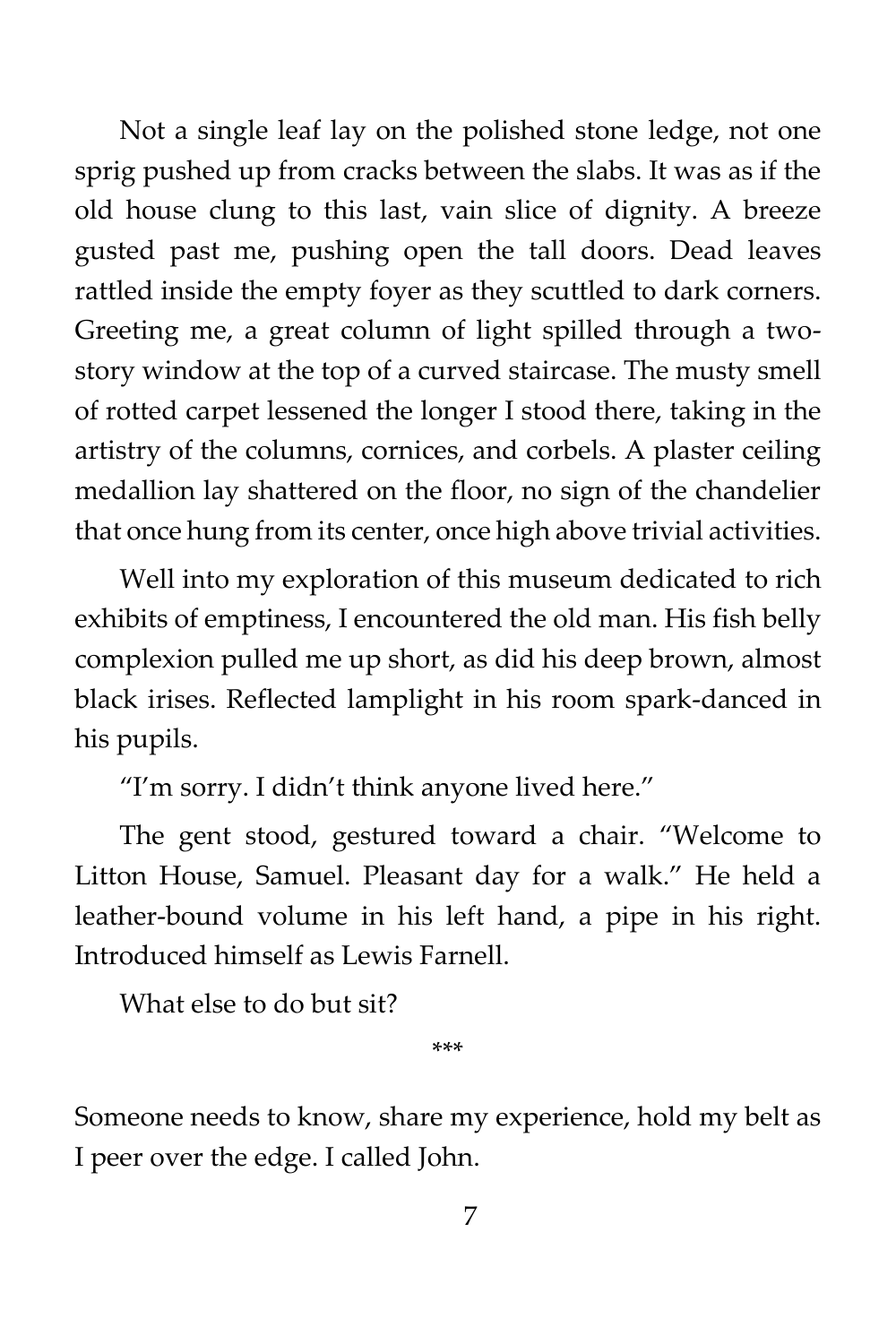"Come back to the city," he said. "The lack of stimulation has addled your brain." He wasn't one to let specious words interfere, always to the point or what he sees of it. His impatience saves time.

"The opposite," I told him. "I can't finish my book there. Too many—"

"Assholes and pretenders. Say it, Sam. My list is longer than yours, and yet I stay." His electronic voice ricocheted off the shiny surfaces in the cottage's kitchen. "Tell me again what happened. I'll pick it apart like Buckley did Vidal in '68."

"Before my time. Born a year later."

"Still the best benchmark for dispatching fakers."

"It was real, John." I insisted. "As real as my visits to your townhouse except for the disappearance."

"Go back. See if it happens again, then call me. If I don't hear from you, I'll brush up your eulogy for the memorial service. Is it okay if Thompson comes? Never mind, what will you care? You'll be dead."

His end of the conversation was over. Mine just begun when I heard the click, then silence. John keeps an index of coded information, ready to translate the truncated lives of people he tolerates. He enjoys speaking at funerals, talking about the bastards, and thrusting a posthumous stab into every Caesar he encountered.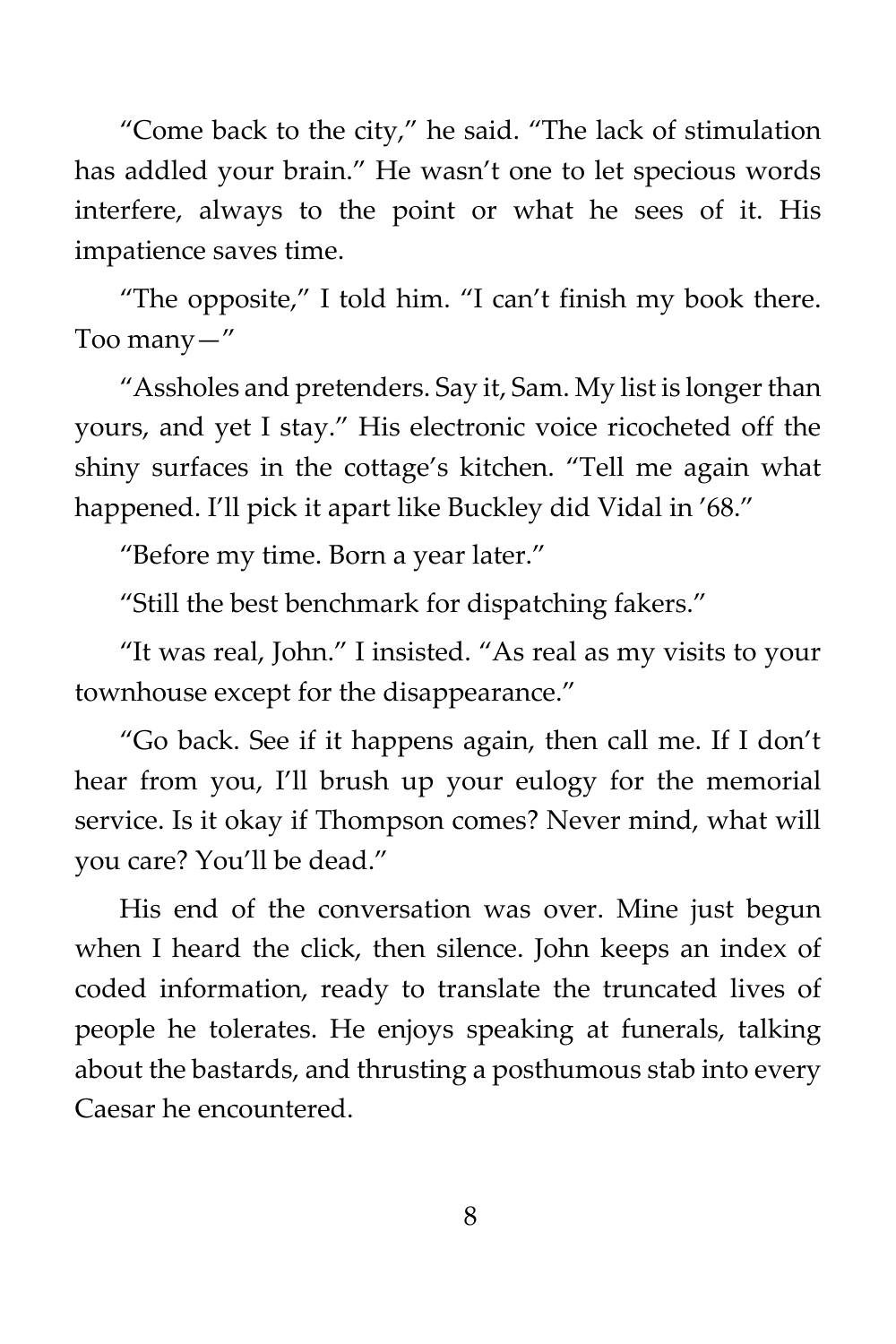Eleven days later, the police called to ask if I'd known John well. Past tense. I said no. What would be the point of the truth now?

\*\*\*

The cuff of old man Farnell's burgundy dressing gown exposed his pallid wrist—an austere study in darkness and light. Blueveined hands reached toward the table next to the armchair. *Tink, tink, tink* brought sharp focus to the moment as he tapped his pipe in the ashtray. Nothing fell from the upturned bowl of his calabash. Nothing ever did. I never saw him pack load it. Never was there the air-lingering tobacco bitterness that assaults, seeping from thick walls of so closed a place.

This chamber became an intimate place for me, a place to search for certainty. A few dim lamps cast downward cones in the corners. Sometimes appearing as a gentleman's study, a library, or a trophy room, never settling from one visit to the next. Behind his armchair, a lamp arch hovered like a vulture on the line. This is a man's retreat of dark wood, hard surfaces, and sharp edges.

I call him the old man, a stamp of genuine respect for his broad experience, though I know his name and use it when addressing him, mister nailed to the front end. That, or simply, sir. Farnell's thin, gray mustache and authoritative attitude gave him the stiff bearing of a colonel, the stuffy British sort.

"What can I do for you today?" he inquired.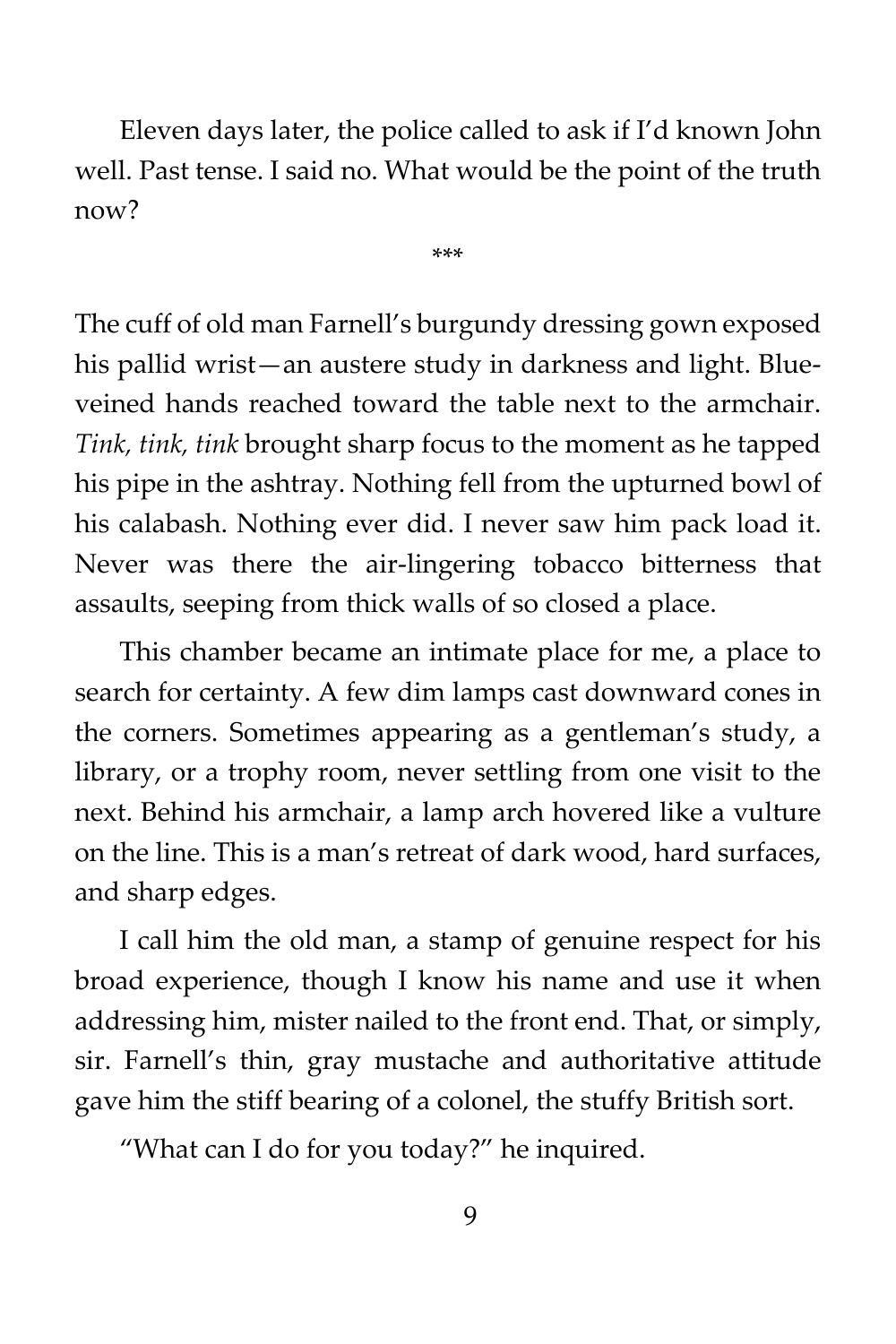Indeed, what? Everything, nothing. Remain in existence as my necessary touchstone. Answer a million questions in fast stride or one at length. Give me the courage to carry your surety when I leave this place, fearful my bowl too is empty.

I diverted, asked him about famous people he'd encountered in his long life and wide travels. My interest drove me to find who influenced him, who had carved those deep trenches and divots in his psyche.

"Famous. I think not," he said with a rat trap snap on the last syllable. "Nobody is in the strictest sense of the word." He pointed his pipe at me like the service revolver he must have carried abroad. "Bumblers whose heads rose above the din of their time," his voice growled. "Darlings of a bored media." The topic would have flushed his face if slack vessels could manage it. "Red ants among black ones, but ants just the same. If you scratch deep enough, penetrate the veneer, a more fitting title would be notorious."

"How so?" I could think of a few such examples.

He patted the book on his lap. "Henry Morton Stanley, the chap who found David Livingston in the wilds of Africa. Was noted for it. Accolades showered down on his head. He should have rested on those laurels right there, but he raped and enslaved the Congo at the behest of the Belgian King Leopold. A monarch I considered quite insane, by the way. Few remember that, but I do." Farnell paused, looked down. "I helped him."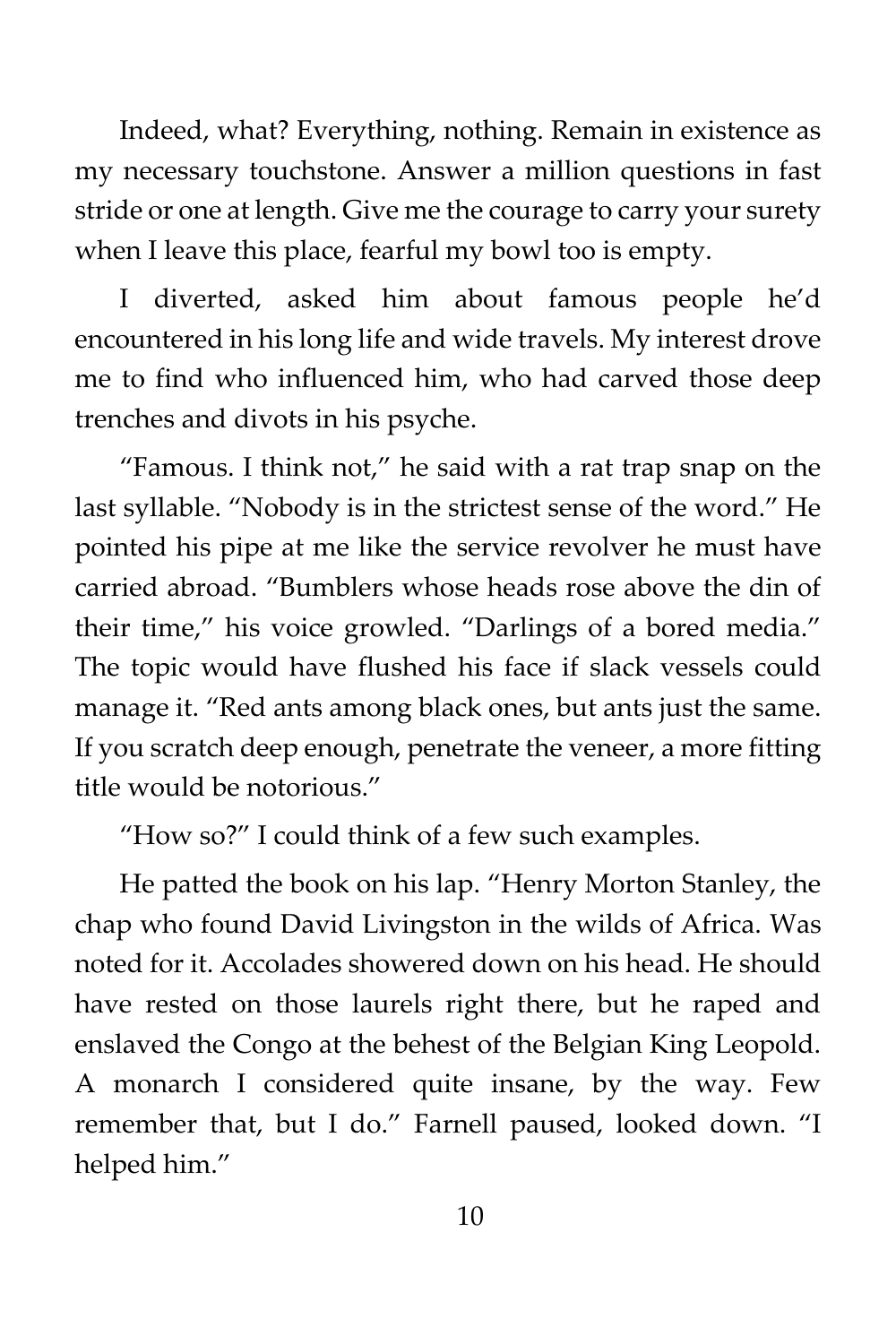"I suppose I'm a black ant? One of the undistinguished among the indistinguishable?"

He adjusted his ascot. "That depends." His eyes drilled into mine. "Do you want to be notorious?"

I ignored the last question, it bordering on what might lead to defining an almost thing. The first was more interesting, less personal. "Depends on what?"

"Not what. When. Even the where is irrelevant. Time is the strongest force in the universe. You can't buck that tide, but you can ride its currents."

He turned away and placed his book on the table barely large enough for it, then faded away, as did the richly appointed room of heavy curtains and heavier furniture. Dust and decay returned to the floor. The mantle stood empty, the oak paneling was again age-streaked with mold. The change exposed the shabbiness of my chair in the muted gloom of late afternoon, invading through murky windows.

Farnell makes his exit when I get too close to the words I need. During our third meeting, I asked if he existed after our conversations. When he said yes, I further inquired where he went. He told me it was I who disappeared, not him.

Our discussions became twice-weekly affairs. Tuesdays, we posed questions—his of the Socratic variety, mine abstract, not demanding, circling butterflies never touching down. On Thursdays, we aired out our challenges and answers.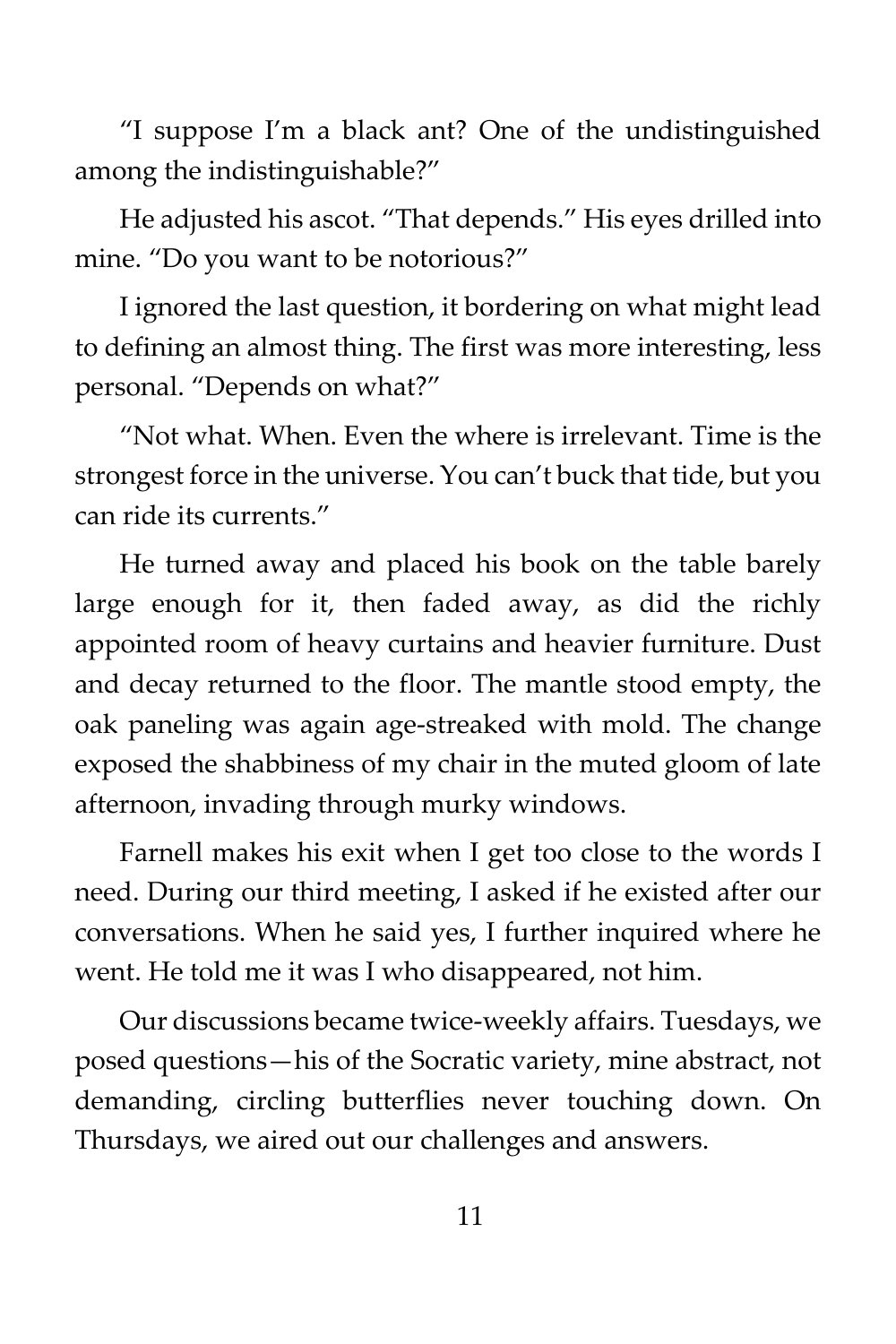After he left, there was no point in remaining. Opening the iron gate to the cliff-side path, I looked back at Farnell's mausoleum. Once a display of 1920s indulgence, now overgrown and a century vacant. Masons laid these walls to last five hundred years, yet nature invades the smallest cracks in buildings and people.

This big, blustery day made for seven-league boots, shades of gray and grayer rolling from the western sea. Like an old man waving his cane at speeding cars, it comes to nothing. From the cottage, I heard my addiction calling.

\*\*\*

Night settled like a matron into her chair, as did I, lap filled with the volume, *Autopsy Medical Devices*. I thumbed past the title and front piece pages, looking for the table of contents. The lights flickered once, then again, before remaining dead after the third. Windblown darkness slammed against the cottage walls, bleeding through, replacing shadows with blacker things. Outside, dozens of distant eyes glowed in the trees. Had I secured the cellar door?

Shedding my warmer, I shuffled toward the kitchen, lit a candle, then traded my cocktail glass for a knife. I latched the deadbolt from inside the pantry. Someone before had faced intruders. Let the night beasts scratch the widows, rattle the doorknobs, break the furniture, but not my bones. A red glow flooded under the door, fading then brightening, searching.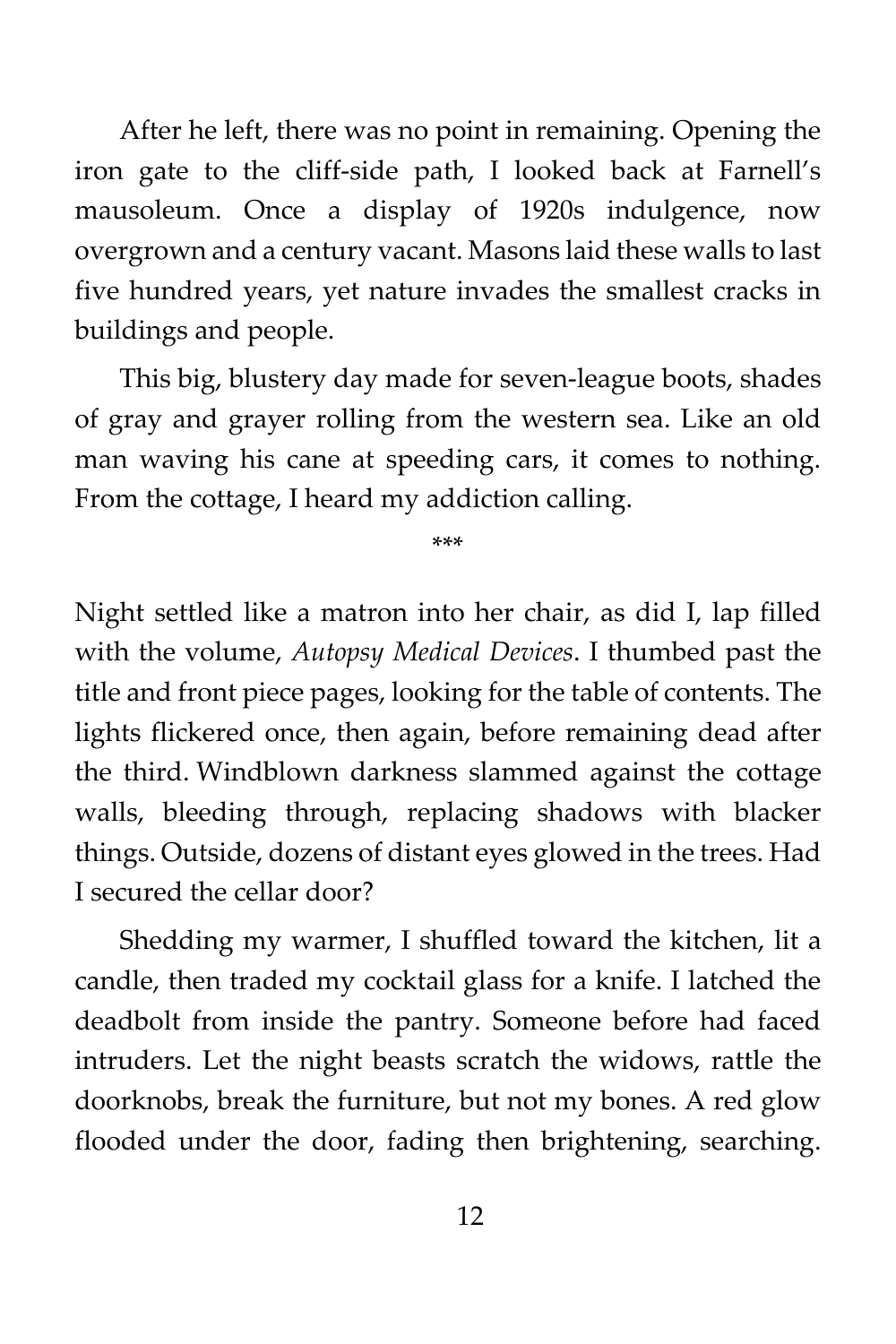Cold sweat trickled down my back. I covered the sound of my breathing with an old pillow that smelled of mouse droppings. When silence came, it was doubly menacing, my mind filling the void.

\*\*\*

Morning fog threw up protective barricades. A weaker person, one needing comfort, would propose the assault had been a dream, a trick of the night, or some other nonsense. I wasn't a weaker person. Nothing was out of place except the end table lamp in the sitting room, slightly askew but evidence enough of intrusion. Did I leave the last page of my manuscript face down? Had the night visitors read it? Was the act of placing it upside down a rejection? I mixed a martini, chewed olives impaled on a cocktail sword, and thought of Evelyn, the whiteness of her skin, and how she floated above vague talk at parties.

Into my second drink, I made my shopping list: batterypowered lantern, three jars of stuffed olives, fresh bread, black paint, and a propane torch to burn their eyes out.

\*\*\*

I've fallen into the habit of taking long walks out past civilization's edge, a replacement for the hours spent in city coffee houses, watching, listening to the mannequins, hoping to catch something worthwhile for my now absent muse to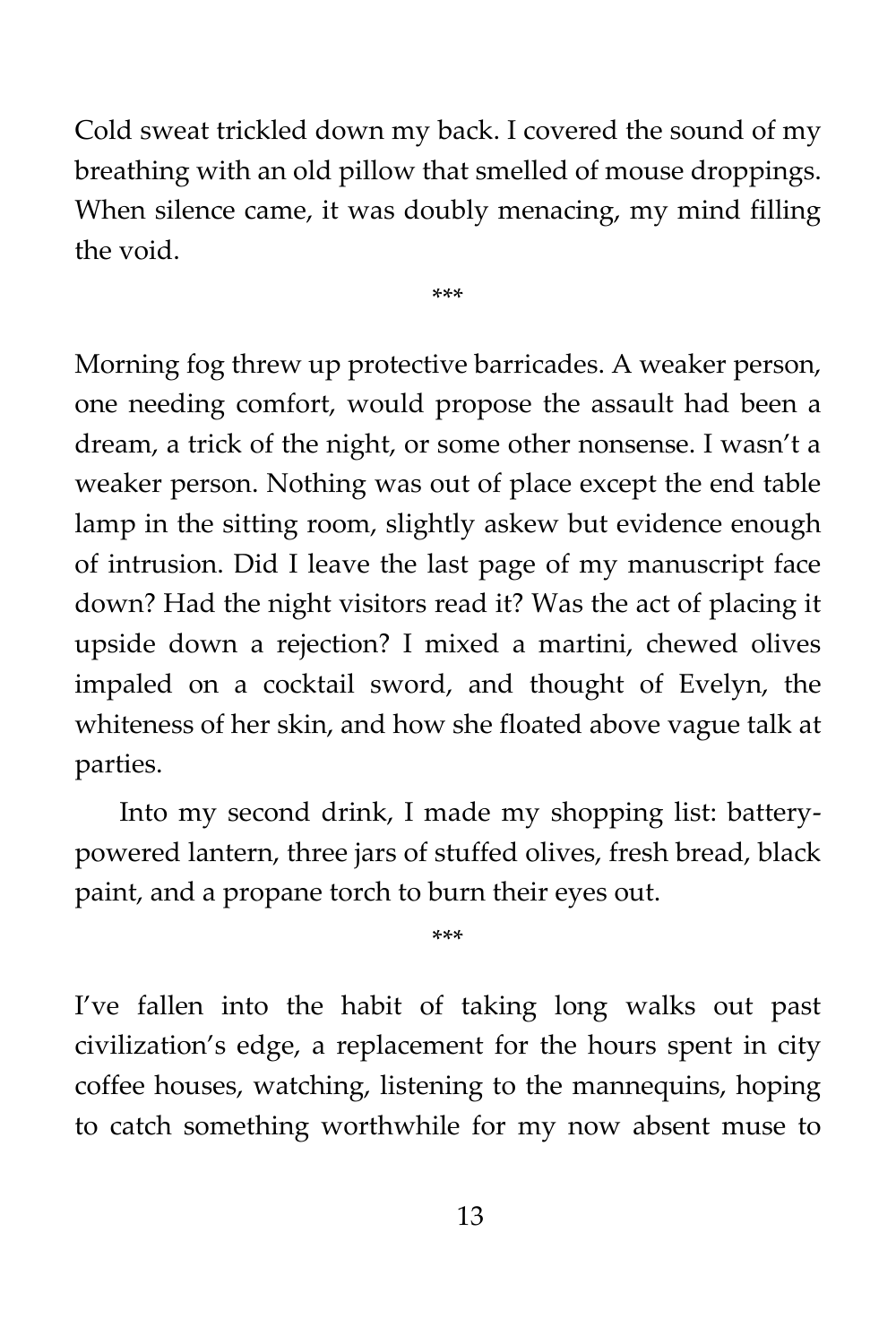gnaw. Had he found a new home to clutter-clatter? Should I hang a help wanted sign? Inquire within.

My canvas shoulder bag and walking stick stood sentry on a hat tree beside the cottage entryway, waiting for a walk. As usual, the day was overcast, though I chanced rain wouldn't come. Hard rain is rare here. More often than not, it's a constant hint of mist, like someone gently spraying your face as they would a favorite house plant to knock the dust off. Make you shine again. I swiped the porch light switch before shutting the front door. Three steps on, I stopped—don't call it hesitated. Did I lock it? Turning back, I twisted the handle. Yes, locked. Three more paces. I wondered if I pulled it tightly shut. I had. Satisfied, I walked to the end of the drive, swinging my walking stick forward like a minesweeper, knocking down dew-strung spiderwebs.

A narrow, mile-long blacktop led to three blocks of boardwalk stores, a hotel, and the town hall. Like a metronome, the dull thump of my staff on the pavement provides the rhythm while my thoughts wander in melody, rising in one stanza, falling the next.

At each coda, I turn to glimpse the man who has been following me. He knows before I look, stepping into the tangled verge or ducking behind a tree. I'm no fool. Though I never see him, the buzz of his anonymous presence, his snapping observations chewing on my trail, erasing my steps, comes loud and obnoxious.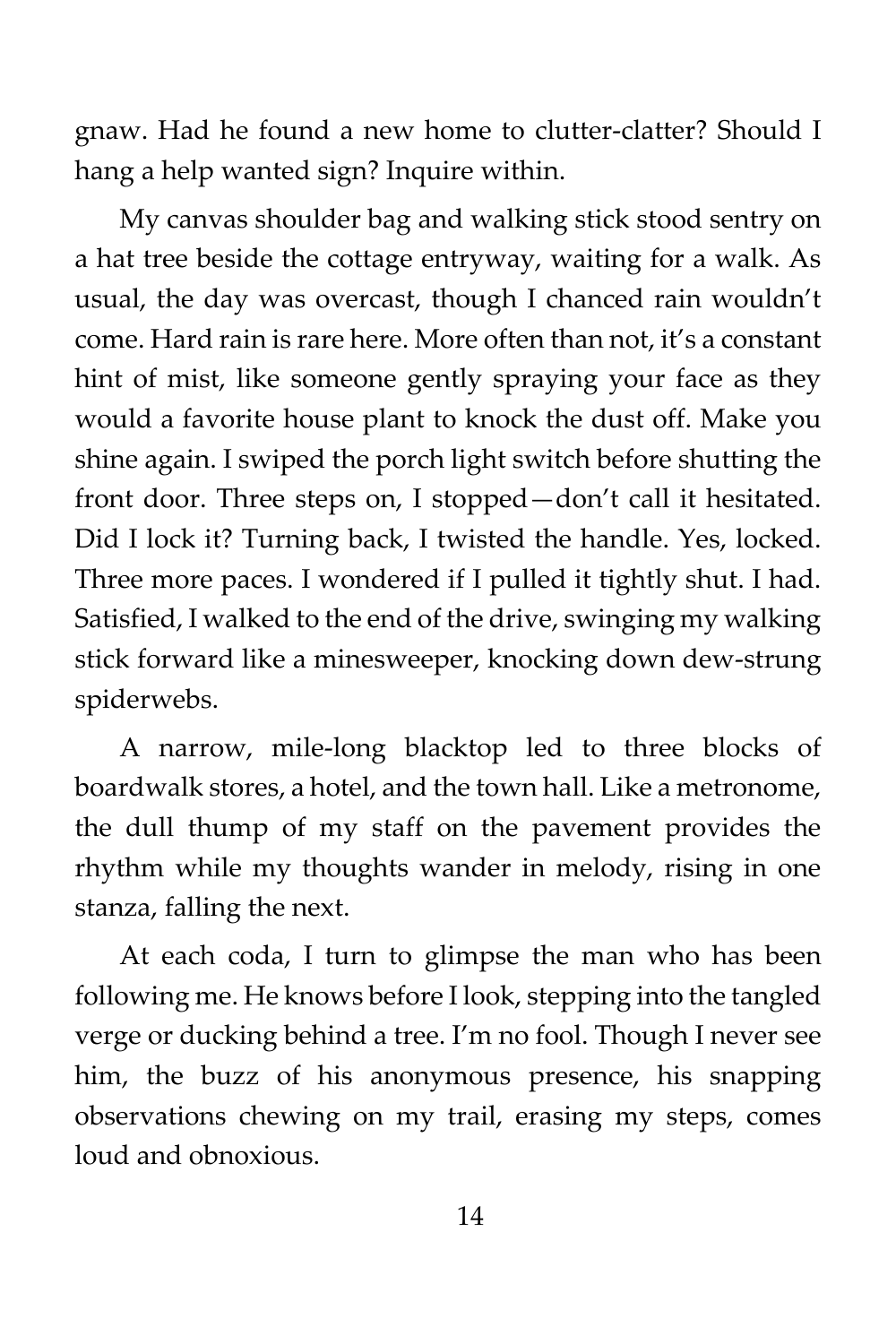From behind, a vehicle slows, stops. Randy. Unmistakably, unremarkably, Randy. Another almost person, like those in the city I'd fled.

"Hey there, Mr. Becket." Same hat, same overalls, same stains on his tee shirt. "Drove by the cottage just now. Looks like the storm turned up some shingles last night."

Claws do that. I walked over and used the driver's side mirror to look behind me. Damn clever, my stalker. He knew what I was doing. Cold molasses on ice, Randy droned on. Treasures rested in the back of his truck. No longer would the tormentor slap my walls, scratch at my door, or streak past the corners of my eyes.

"Can I borrow your hatchet and some baling wire?" I asked.

He craned his neck to see what I was pointing at. "Sure. I'll leave 'em on your porch."

Randy turned around and drove toward the cottage. Good boy. I trod on, wondering if Misty is working the counter at Ocean Liquor today, an easy acquaintance I've made. Good for short company and physical needs. She likes to be choked.

Lunch at the hotel today.

\*\*\*

A season's true arrival is not a sudden thing. You only notice looking back a few weeks or a month if you've misplaced your calendar, as I had. I woke today realizing I've had a house guest for nine days. It's not Misty. She rarely stays until morning and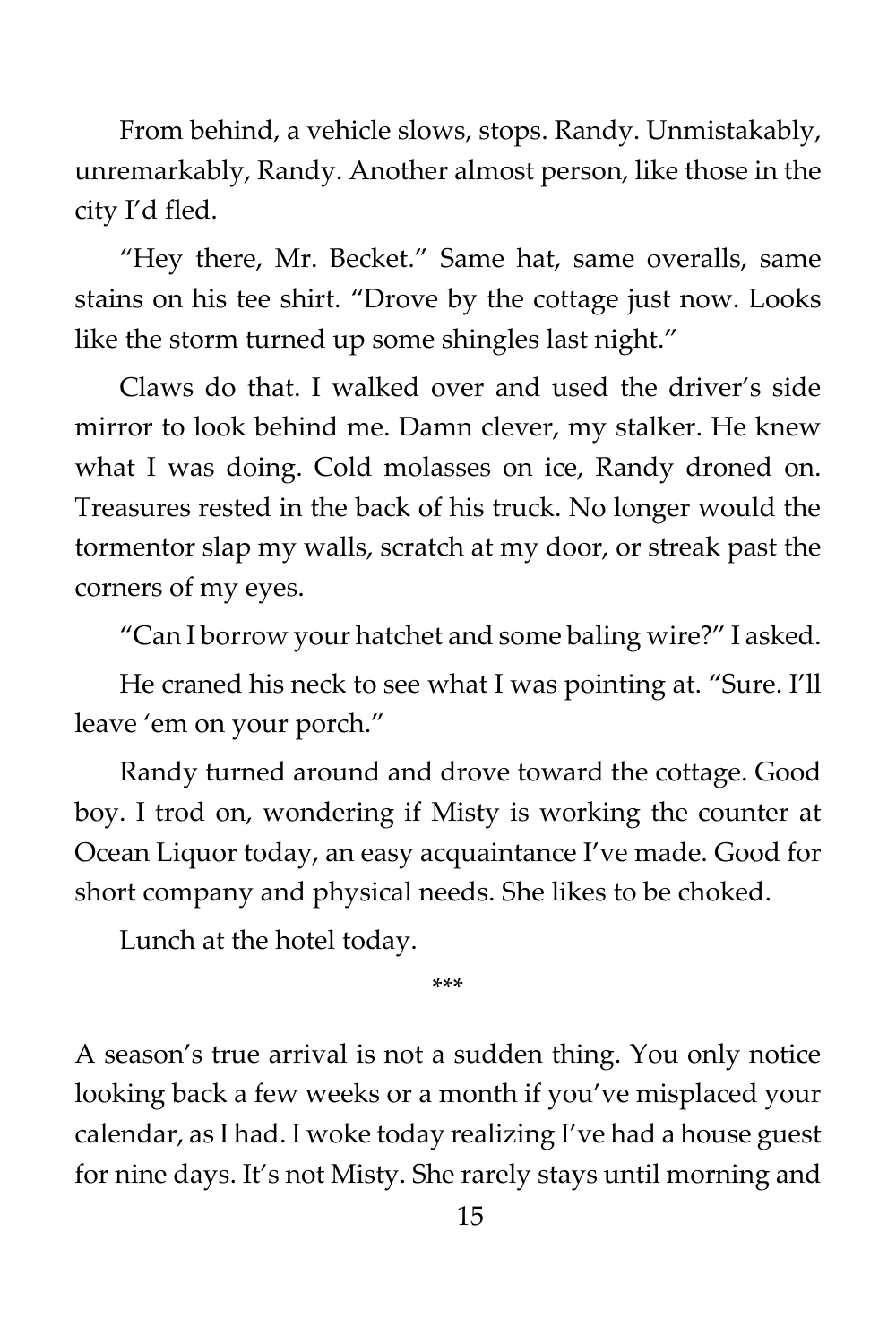certainly not for days. Most of last night was spent searching for the cool side of the pillow.

I faced my kitchen guest. "Are you sure you're not dead?" Our past talks seemed vague memories—cigarette smoke, easily dispatched.

John set his coffee mug on the table and peered over his glasses. "Do I smell dead?"

"I don't know what that smells like."

"You'd know." His hand circled on his wrist, fanning his face. "Horrible stench. Lingers in the nose, on the tongue, like crotch foot. Even the embalmers can't ward it off," he said, placing thumb and forefinger on either side of his neck, covering slits where tubes had pumped preservative. "You need to shave."

"Gave it up. Mirrors lie."

"How so?" he asked.

"They reverse reality."

"Not reason enough."

"Okay, how about the fact I see your ugly face looking back at me." I've never had such an insipid conversation with John, nothing so personally intrusive. Of late, they've held all the charm of a ransom note.

"Lucky you don't see Donna's."

"Donna?" When will he shut up?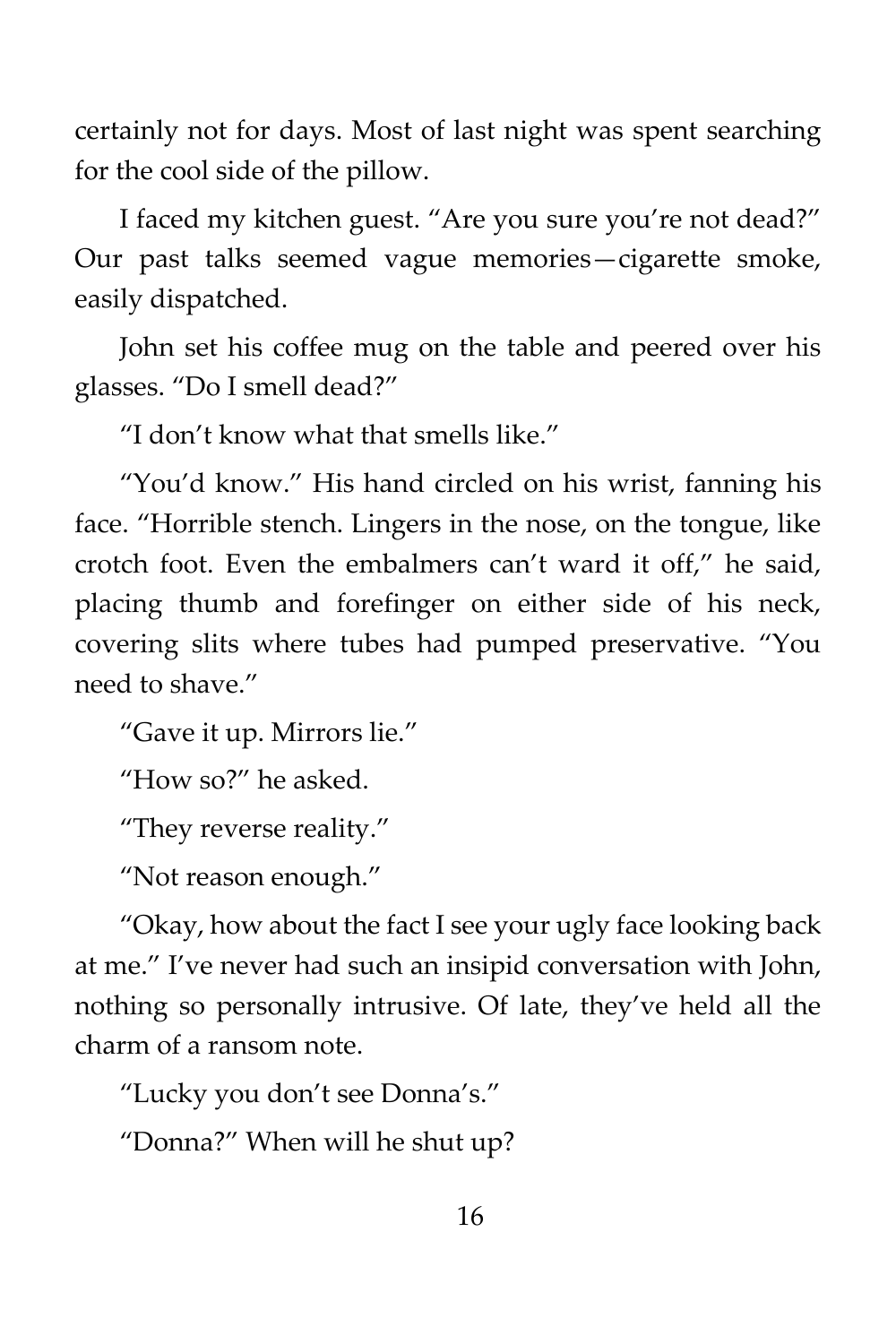"That hooker I introduced you to in the city. Thought you could use a distraction. She gave you her name as Jasmine."

That set me back. "A free spirit, an adventurous sort."

"A five-hundred-dollar a night free spirit. Had to give her another two grand to keep her mouth shut after you plowed up her face."

"I didn't."

"You did." John smiled.

I squinted. "Why do you believe her over me?" John's dialog needs a rewrite.

"She's my sister."

"I know you're not real."

John took a sip. "No one has come up with a proper definition of that word.

The urge to poison his food sped through my thoughts, but he never ate. Since his arrival, the night voyeurs have abandoned their siege and encroachments. They fear him, biblical blood smeared on my doorpost, forbidding entry. He never stands, never leaves the chair facing the back of my laptop, my shield. Doesn't matter. His words or mine?

\*\*\*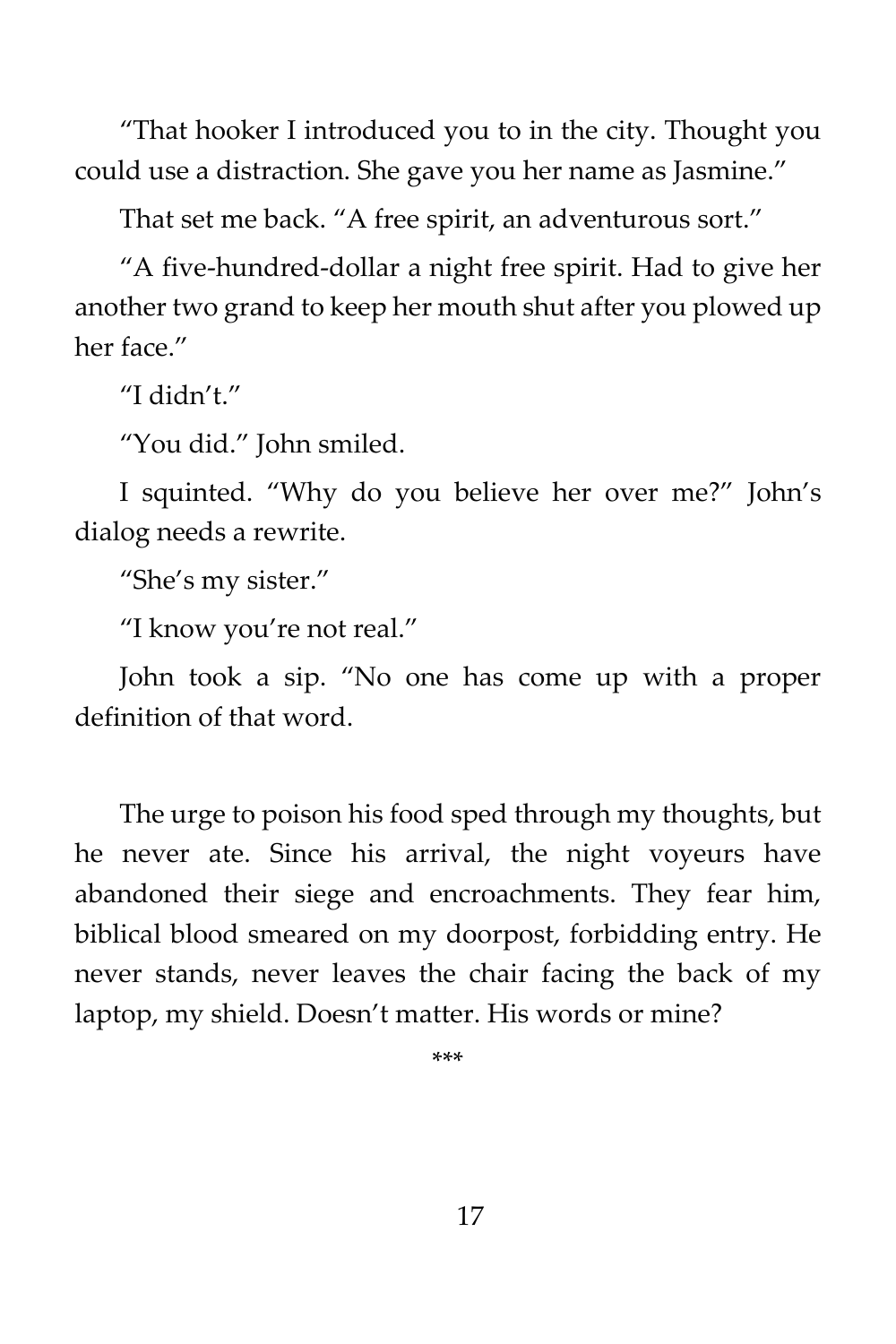Today's sky scrapes the treetops as it does every meeting day. The same wind, the same smells, and the same lurker has followed. Days efficiently recycled.

After I settle in, Farnell asks, "What would you like to discuss?"

"The end of our last conversation."

He adjusted his lap blanket. "Don't get fixated on that. When you question reality too deeply, the evidence evaporates, like continually slicing of a grain of sand."

"Is yours, just now, the same as mine?"

The pipe took to the right side of his mouth for a clenched response. "Can we separate or count realities? If not, chaos masquerading as mirage rules."

I recrossed my legs, finding comfort in the green velvet armchair but not in his answer. My mind screamed for simplification.

"Ah, well," he continued, "to each his own. They must synchronize when awareness rears its head. Otherwise, it's too complicated and convenient a coincidence, don't you think?"

He drummed his fingers on the heavy volume held on his lap. Always the same book. No title on the spine or leather cover. Never open in my presence. I've fought the impulse to examine it, to ask him to pass the weighty thing to me, yet I fear something might shatter if he did.

"Must I leave this one?"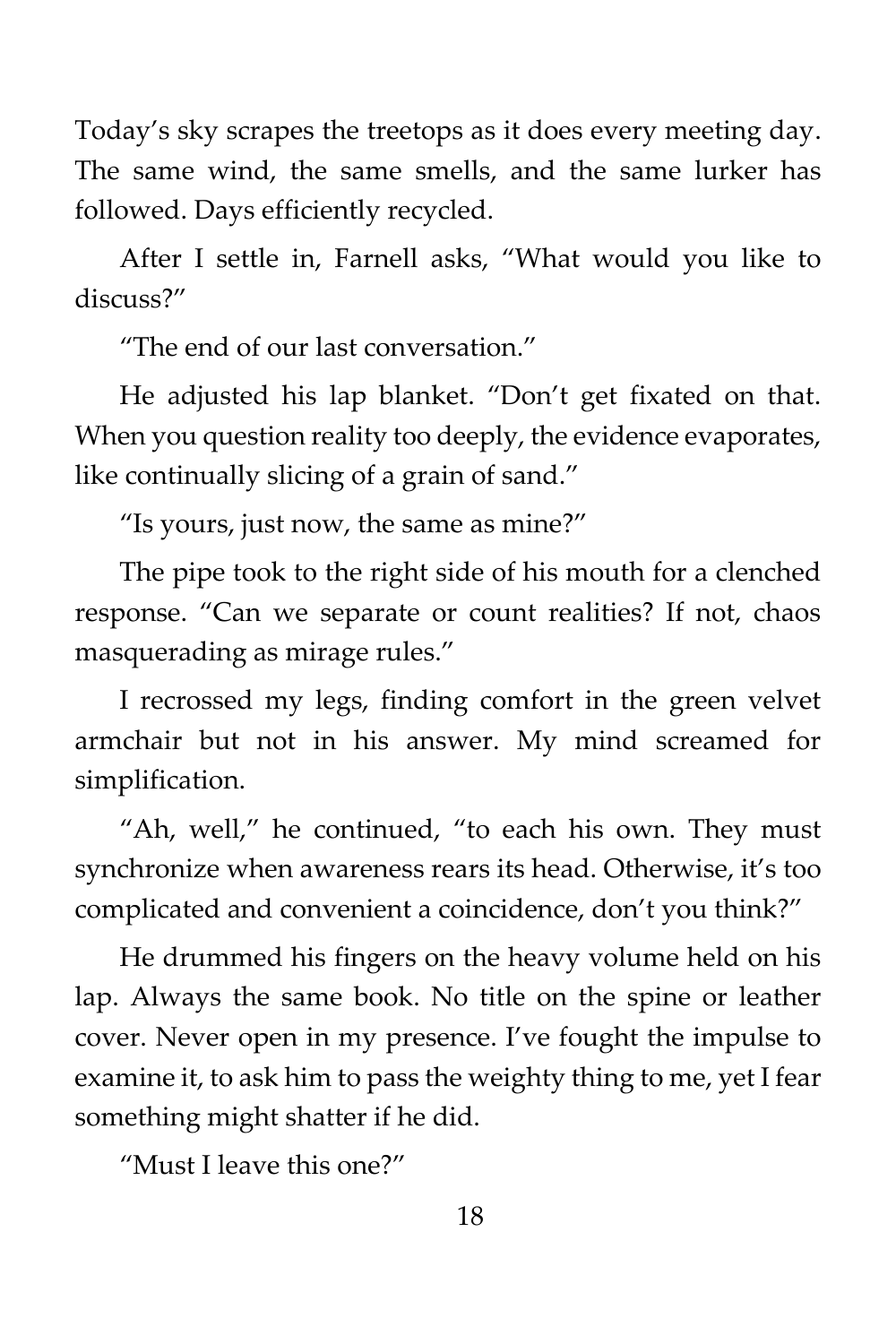"Yes."

"Why?"

"You know why, Samuel."

Resigned, I gave him an answer to a question unasked. "I hate the sameness knocking about in my head."

"Where would you go?"

Where to flee, so the act of my leaving won't drag mystery and memory in the wake. Back to the age of reason?

As if knowing my mind, he says, "Not possible."

\*\*\*

Absent muse be damned, I borrowed from the endings of my previous books, bringing this one to an end. It's now suitable for my publisher and the editor minions he keeps chained in his twelfth-floor dungeon. Does he know the floor above is not really the fourteenth, its weight ready to crush? Like mirrors, elevator buttons lie.

After slipping it over the transom by overnight mail, I told him to make changes as the vassals see fit. No need to send me the proofs. Just let the corpse lie in peace. Since emailing the malignant manuscript, I've felt buoyant, a fraction of happy, you might say. Clarity does that for me, or when clarity fails, celebratory martinis.

I side glance at John. He's drinking coffee. Where does he get it? None in the cupboards. We hadn't spoken in days, but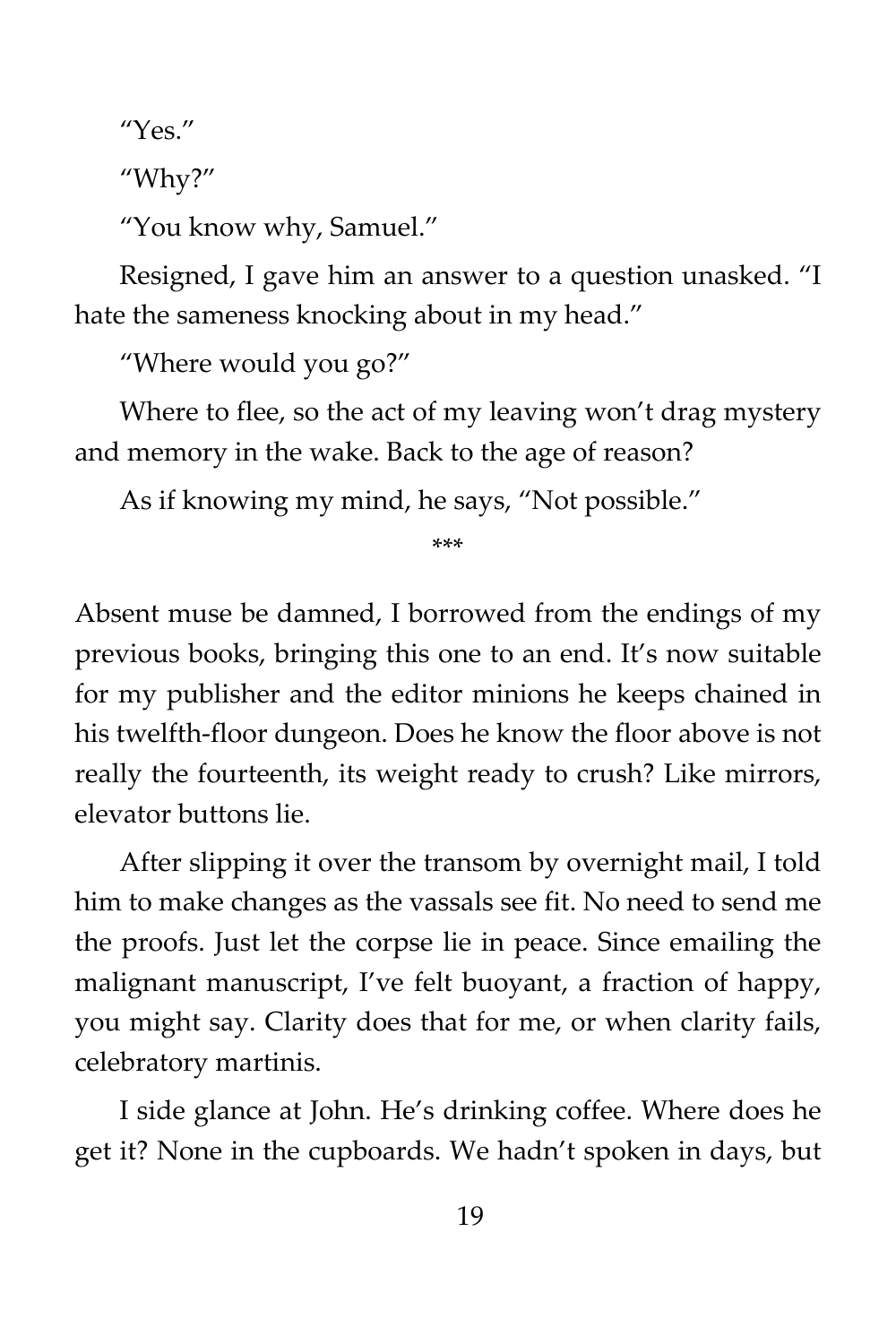there he sits, cup never empty, sipping through his teeth, making that horrible sound, smiling, and whispering, "almost, almost, almost," every time I stop writing. His voice wraps around my brain stem like a fist. I tell him to shut up or leave.

"Where would I go?" he asks.

"To hell," I said. His grin slips into a smile. Has he won, or was his time up? In either case, he leaves, not in a Farnell fade, but in an instant, taking his cup with him.

\*\*\*

Last Tuesday, Farnell promised to have a surprise for our next chat. Sober, I watched the clock all morning, fortified with granola, tea, and Tylenol, waiting to strike out for Litton House. This is not a day for bottle bravery.

Kicking through soggy leaves, brushing away ferns, I came to sea bluff. The grinding surf and driftwood engaged in relentless dance and clash, insistent as detective's dame in need of a match. Water always wins. In a crevice below lay the body of my stalker, artfully draped in kelp, no longer to taunt. The old boy got sloppy and missed seeing the danger. Satisfied, I pushed nature aside, uprooted the wired stakes, tossed my trap over the edge, and watched as it was devoured.

Litton House looks fresher, strong-shouldered, time's slump lost. The lawns are manicured, hedges trimmed, and the twisted driveway weeds removed. The garden gate refused to give its normal squeal when I swung it open. I'll be annoyed if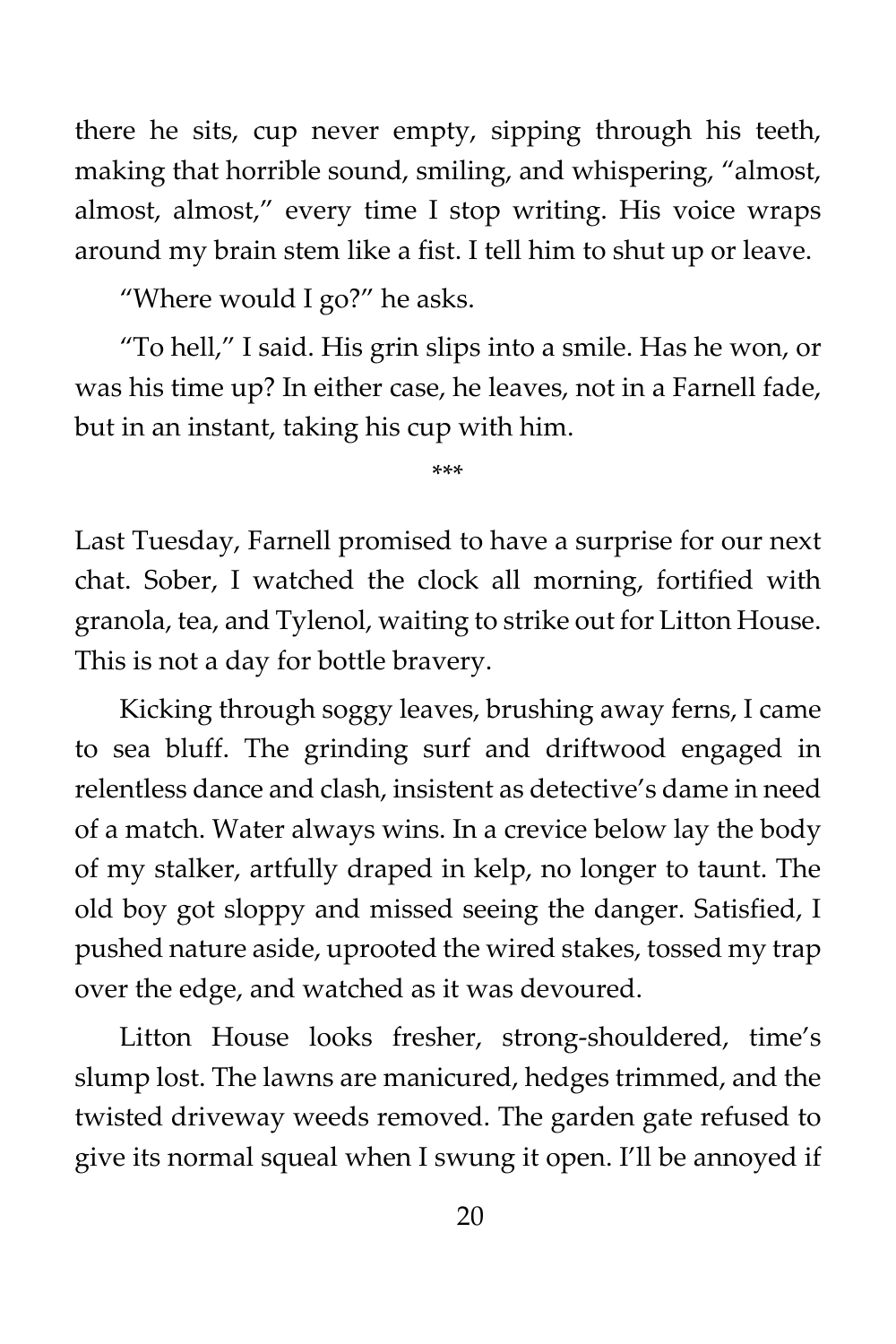this is the surprise Farnell promised. The tall doors stand apart. Electric light shone from within. I walked past waist-high vases on plinths peppered about the foyer. Lush landscape paintings held the high ground below the chandelier. Fresh flowers lay on a credenza, the cloying fragrance almost intolerable. None of this impressed me. Settings without characters rarely do.

Farnell's room is as it should be, lamps lit, pools of light as stepping stones. His chair vacant, as is mine. I looked about, expecting him to be standing by the bookshelves. No. Not there. Not anywhere. My heart beat faster, anticipating. It felt like sacrilege when I took his seat. My fingers stroked the cover of his book, the spine, the paper edges. I pulled it to my lap.

"Your martini, sir."

Never would I have expected Farnell to be offering a silver tray, him giving a half-bow. His formal black suit, stiff white shirt, gloves, and tie smacked of smug servitude. I hesitated, desiring eye contact not offered, then took the stemmed glass clear liquid, three speared olives. "A young woman to see you, sir," he said before making an invisible retreat, as butlers do.

A spectacled woman with dark severe-cut hair stood at the library door, water dripping from her rain jacket. Her sogginess reminds me of Evelyn, her doe eyes drag up Donna's naked familiarity.

I stood, knew my lines, heard my words. "Welcome to Litton House, Priscilla. Pleasant day for a walk."